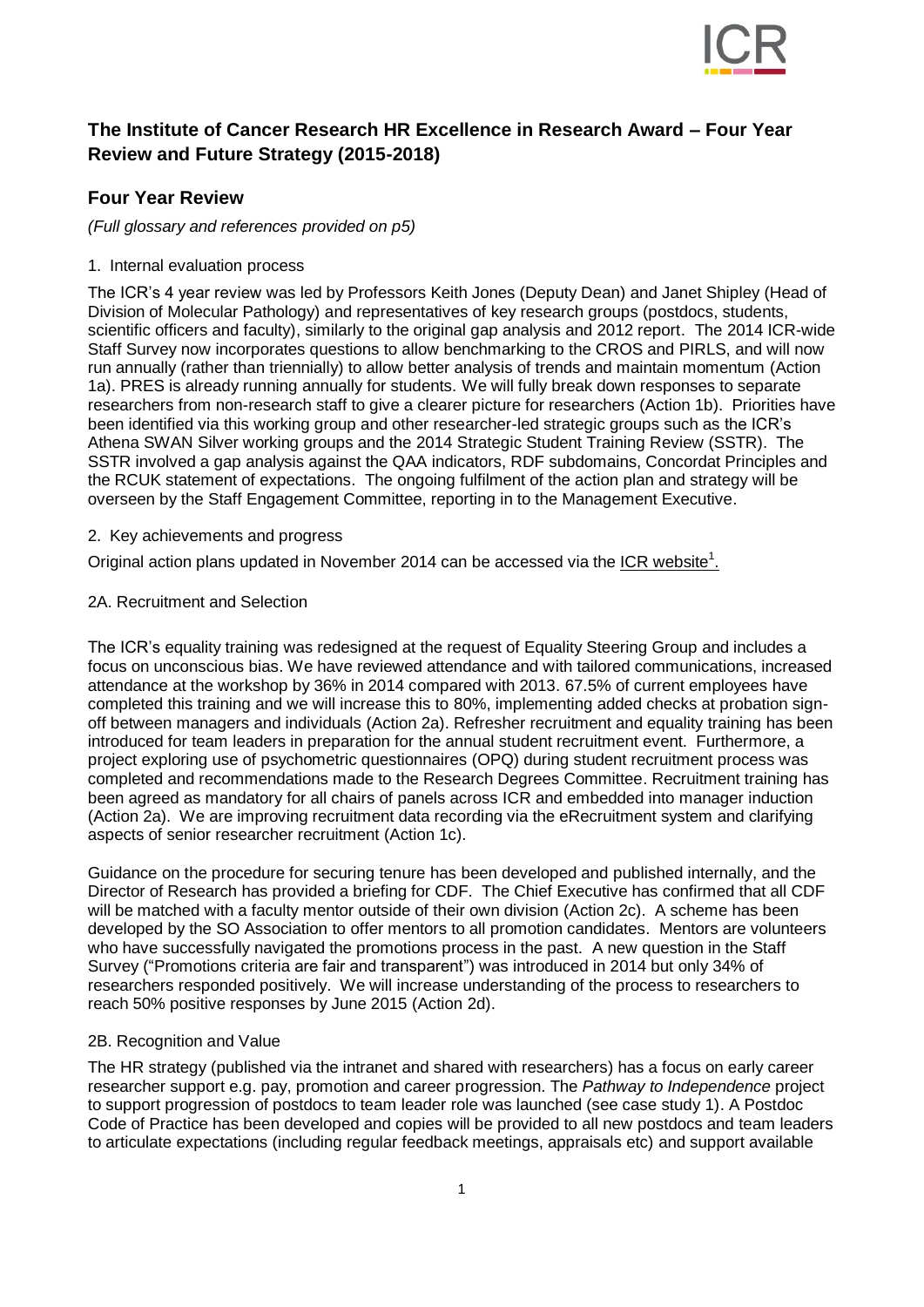

for postdocs. Short, informal [postdoc induction](http://training.icr.ac.uk/coursed.php?course=512)<sup>2</sup> meetings have been launched to provide information on skills training and careers support, led by the Postdoc Association.

In addition to SO promotions mentoring, a maternity mentoring and coaching scheme has been launched, led by the newly established Parents' Network. Bespoke workshops on mentoring within teams are offered, and mentoring guidance is available to all staff via the intranet. [External mentoring](http://www.acmedsci.ac.uk/careers/mentoring-and-careers/mentoring/)<sup>3</sup> training/resources are also promoted. Mentoring schemes for clinical researchers are being led by the Head of Clinical Studies (Action 3e) and the Chief Executive is championing a review of mentoring for CDF (see above).

#### 2C. Career Development

A comprehensive careers programme is embedded in to the researcher development programme, coordinated and delivered by trained Learning & Development team members (with previous postdoctoral research experience and careers counselling/psychometrics training) and careers advisors from the University of London (C2 Careers). A number of faculty also support careers events around academic careers. Careers support is outlined in the redesigned [Training Catalogue](http://training.icr.ac.uk/icr-landd-p4p-rgb.pdf)<sup>4</sup>. ICR staff and students reported higher positive responses to 'I take ownership of my own career development' (4.15) than the CROS average (4.06). 43% staff responded positively in the Staff Survey to "I can access impartial careers advice when I need it", we will break this down for research versus non-research staff and aim to reach 70% for research staff (action 3b). A [LinkedIN online](https://www.linkedin.com/groups?mostRecent=&gid=7424326&trk=my_groups-tile-flipgrp)<sup>5</sup> group for current and former postdocs has been launched to enable networking and contacts. We have tracked the career destinations of 57% of postdocs who left ICR in the last 5 years (Action 1d). We have also increased the provision of online/webinar training to allow improved access across sites and off-site (six careers webinars held since Jan 2013 and recordings available online).

The Pathway to Independence pilot $^6$  programme was delivered in 2013 (both core programme and follow-up day), evaluated and presented to Research Directorate. Research Directorate have recommended the programme is repeated as a biennial event and 2015 funding has been ring-fenced. "Pathway to Independence" awards from the Academic Dean have launched to provide small bursaries to allow postdocs to gather preliminary data for their independent research proposal. We are tracking the careers of the initial cohort via a LinkedIN group and ResearchGate online platforms. The two year review questionnaire to the first cohort will launch in January 2015 to further inform 2015 programme and measure impact of the initiative. We will publish results from the evaluation of cohort 1 on the website<sup>6</sup> (Action 2g). Furthermore, broadly-available support for junior researchers aiming for academic independence has increased in-house, with collaborative events such as "Postdoc to PI" with Imperial College and a new workshop on writing grant applications.

Training support for technical grade staff has expanded and is tailored to fit in to the working day, based on feedback from the group (Case study 2). The 2013 SO Lunch and Learn programme was evaluated in January 2014 with strong feedback. 90% of respondents have either used or plan to make use of training sessions in future. Of those who had attended the Lunch and Learn sessions over 85% were positive about content, time slot, duration and relevance to their role. A 'Train the technical trainer' programme developed to build capacity for internal training within teams and divisions. Workshop presented at 2014 [Vitae conference](https://www.vitae.ac.uk/events/vitae-researcher-development-international-conference-2014/workshops/copy31_of_so-youre-new-to-uk-higher-education-institutions)<sup>7</sup> to share best practice.

In terms of leadership development for managers of research staff, team leaders can request an external coach. The established "Women in Science" group (female team leaders) has met biannually, with sessions on leadership and management issues. People management training is promoted via L&D communications, at supervisor refresher workshops and mandatory equality workshops. All junior team leaders are offered funded places on EMBO Lab management course and 65% of current CDF have attended this. 80% of CDF attended a development day which included presentation from Head of Research Operations and the Head of OD and workshops on budget management and grants have been designed and delivered for this group for the first time.

Student training and careers support has continued to receive positive feedback and the SSTR group concluded 'that overall, the ICR's training provision successfully covers the great majority of areas specified by these [QAA, RCUK, RDF and Concordat] bodies', 85% students surveyed in the SSTR indicated they had attended training to support transferable skills development. The RDF, introduced at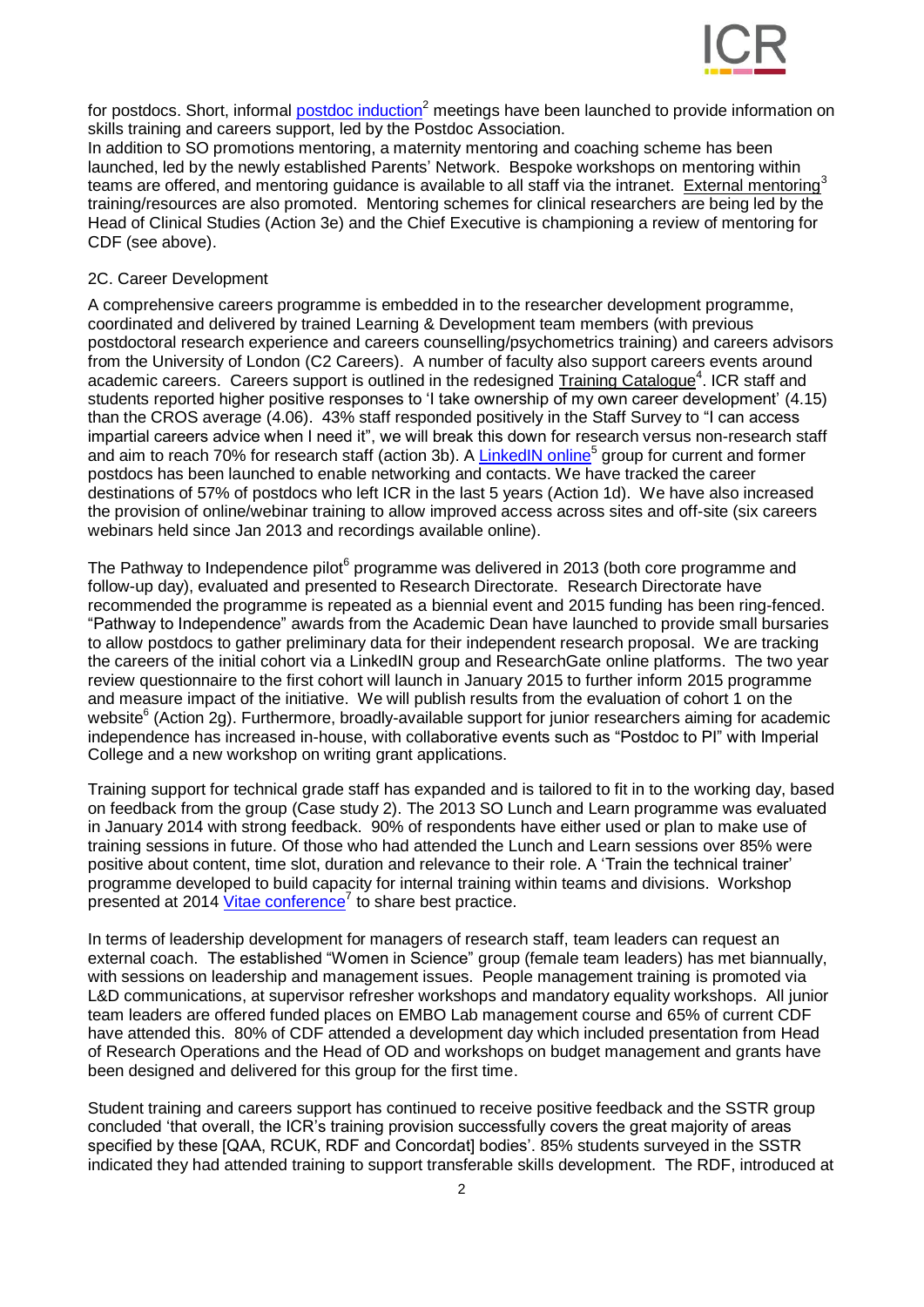

induction, is routinely used by students to identify training needs with their supervisor, and all other researchers have access to it via the ICR intranet.

### 2D. Researchers' responsibilities

The staff associations are strongly engaged in providing professional development opportunities, with the postdoc association (PDA) championing "Work in progress seminar series" for students and postdocs. The PDA has also made efforts to engage more with industry, developing a session on commercialising research with Cancer Research Technology (CRT) and holding a discussion evening at the Academy of Medical Sciences (AMS) between postdocs and industry leaders about how to support the next generation of leaders in life sciences<sup>8</sup>. The SO Association has expanded its technical conference so it is open to all researchers (case study 2). In 2013-14, 48 members of staff (non-L&D) contributed to the delivery of centrally provided training (5% total workforce).

## 2E. Diversity and Equality

Following review, ICR was re-classified as part of Athena SWAN research institutes scheme with a deadline to submit application for silver in 2016. Divisional working groups are participating in analysis of data and the Silver steering group meets termly. Staff Survey incorporates questions to measure Athena SWAN initiatives and data can now be analysed by division, which is informing priorities of Athena SWAN divisional working groups. The Athena SWAN initiative was presented and endorsed by the Academic Dean at the annual ICR-wide conference. 79% of staff are aware of initiative (above 55% CROS national average 2013). A specific session was held at the annual faculty retreat exploring barriers to career progression for women at CDF/Faculty level and subsequent action to improve mentoring for CDF resulted (Action 2c). Equality training and monitoring was embedded into the REF process in 2013/14 and further opportunities to support early career researchers via Dean's Awards (see Section 3 of the strategy) resulted from recommendations by the REF selection panel.

2F. Implementation and review - see description of internal review process.

# **ICR 4 year HR Excellence in Research Strategy (2015-2018)**

The ICR's 4 year strategy can be summarised as three broad areas; 1) Using data to inform priorities and measure impact, 2) Leadership and management development and 3) Defining career paths and supporting career development.

1. Using data to inform priorities and measure impact

ICR-wide Staff Survey was completely re-designed to allow better analysis of data based on role type, gender, clinical versus non-clinical researchers and comparison across divisions. We can bench-mark some questions to CROS and PIRLS national data and will now run the survey annually to give greater ability to monitor trends and impact of initiatives (Action 1a and b). Key areas going forward (and priority for Athena SWAN working groups) are around improving recruitment data recording and ensuring managers are adequately trained (Action 1c). We will also be making efforts to improve the transparency of appointment of team leaders and division heads, which are key bottle necks in the academic career path. The ICR's Athena SWAN Silver application deadline is November 2015.

The ICR uses a high turnover model for researchers, to ensure a continuous flow of new research students and postdocs below team leader level. This means most postdocs and PhD students leave ICR after 3-5 years on average. In order to measure whether we are achieving our strategic objective 'to educate and train the next generation of cancer researchers', we will continue to identify where researchers go in their careers after leaving ICR (Action 1d). We will publish these data and compare with published data from peer research institutes. We will present the data at careers events such as the careers conference, and furthermore we will examine ways to evaluate the impact of training e.g. through an alumni survey (Action 1e). This will help inform future training strategies.

### 2. Leadership and management development

In order to continue to lead in the field of cancer research globally, the ICR must ensure that team leaders are effectively recruiting, managing, motivating and leading their teams. The experience of a researcher is often very dependent on their manager and the Staff Survey highlighted that researchers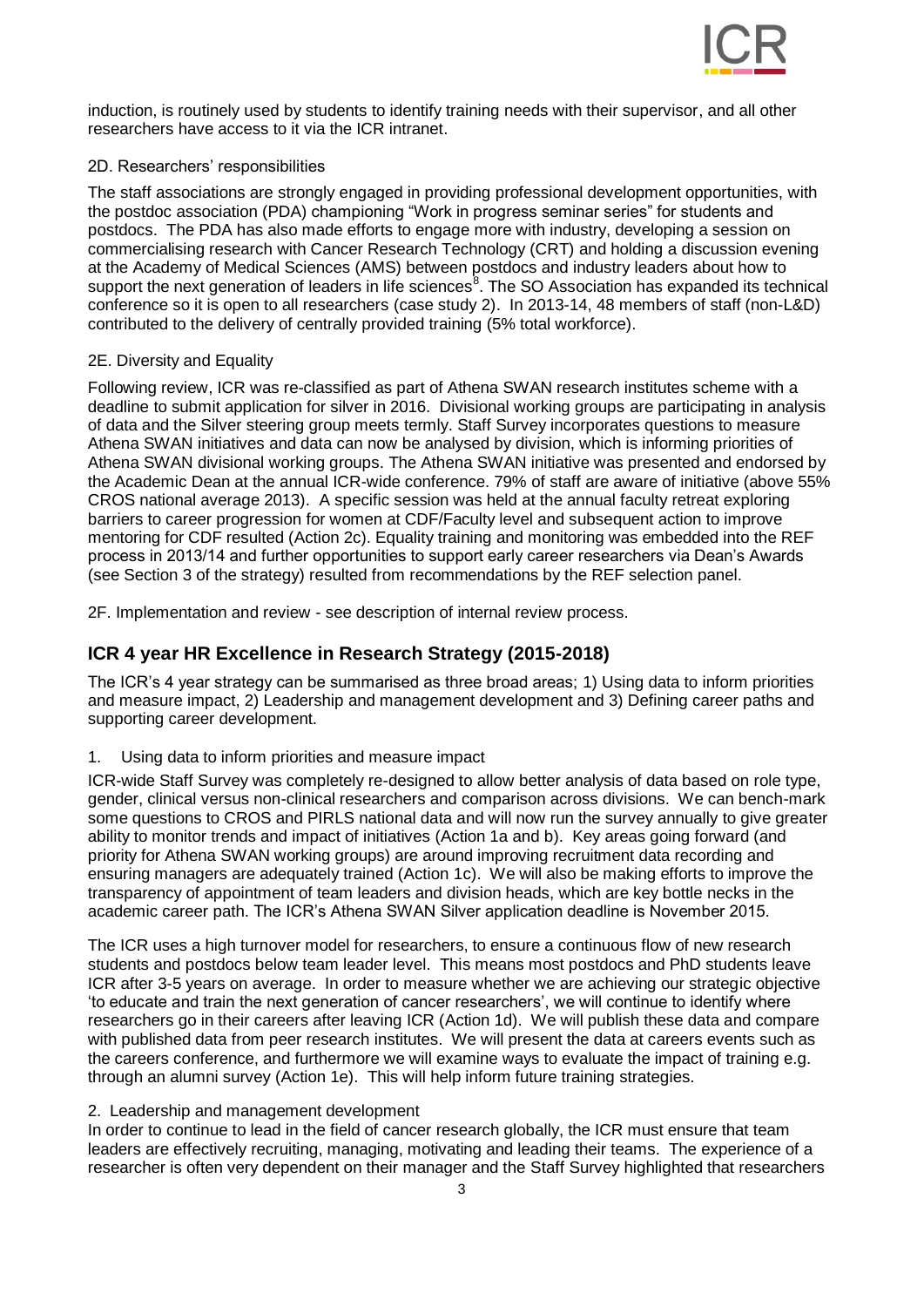

score significantly lower than non-research staff for "my immediate manager lets me know how I am doing" and "I have a good working relationship with my manager". The proportion of faculty made up of junior team leaders has increased to 30% over the last two years (now 20 out of 69). We will seek to expand the portfolio of support provided to new team leaders via the established CDF network, providing bite-sized master classes on key skills (e.g. supervision skills) to build engagement of the group and involving senior faculty in delivering these (Action 2b). As many of our senior faculty travel frequently, we are reviewing how we provide development to this group, expanding resources online (e.g. webinars) and one-to-one briefings at convenient times. CDF will also be matched with a faculty mentor (outside of their Division) (Action 2c). A new managers' network will be developed for research and non-research staff (Action 2f).

The ICR is committed to achieving Athena SWAN Silver recognition and the project group involves a large number of researchers including several influential senior researchers. Supporting women to manage and lead is a core objective. We have provided funded places on the national Aurora women's leadership programme and will evaluate the first cohort of ICR attendees, with alternatives offered to unsuccessful applicants. A bespoke workshop on "Personal Effectiveness and Power" for female team leaders is under development with Roffey Park and will be open to both ICR and RMH senior women. To ensure recruitment on to influential committees is fair and transparent, guidance is being developed as to how researchers are selected for involvement (Action 2e).

The ICR will be offering places for Leadership in Action programme in collaboration with UCL for the first time in 2015 for researchers. We will explore mentoring and expanding support for postdoctoral fellowship holders who are on the first step to academic independence. Furthermore the Pathway to Independence programme for postdocs aiming for team leader positions will be run again in 2015 and the two year review of cohort 1 will take place in January 2015 (Action 2g).

#### 3. Defining career paths and supporting career development

A Postdoc Code of Practice has been developed and agreed by the ICR Research Directorate to clarify expectations of postdocs, their team leaders and the support provided by ICR. This will be widely disseminated and embedded into the recruitment and appraisal processes (Action 3a).

The ICR works closely with its partner the Royal Marsden Hospital (RMH) to ensure scientific discoveries are translated for patient benefit. Clinical academics face numerous challenges to achieve academic independence, such as managing dual careers, fewer senior clinical academics to draw on as role models/mentors, and competition for funding. We will clarify the career pathways for clinical academics at ICR/RMH and identify gaps in the support provided to these groups. With our clinical partner the Royal Marsden Hospital, we will establish a mentoring scheme so that all clinical academics can access advice in addition to their line manager. Furthermore we will seek to develop a bespoke leadership programme for the group using the Pathway to Independence model. This will be led by the newly established Clinical Researcher Career Development Working Group (CRCDWG), Chaired by the Head of Division of Clinical Studies (Action 3c-e).

In order to support the growing need for scientists to gather, store and manipulate big data, ICR has established a core bioinformatics facility. This field is of strategic importance to the ICR's research, and in the 2014 training review, over 90% of student and supervisors responded that there should be an introductory bioinformatics course provided. Therefore we will widen the portfolio of training provided to our scientists in this area, using internal expertise of the scientific computing team and external experts. We will provide an introduction to bioinformatics programme as a grounding and signpost to further support. We will work with the Scientific Computing team and the Users forum (SCUF) to provide additional workshops for programming/computing skills (Action 3f).

Although available to all researchers, only 43% of staff/students reported awareness of impartial careers support in the 2014 staff survey. We will seek to improve the awareness of researchers to at least 70% (Action 3b). We will also take forward actions related to student training that resulted in the gap analysis described in the internal evaluation process description above (Action 3g-h).